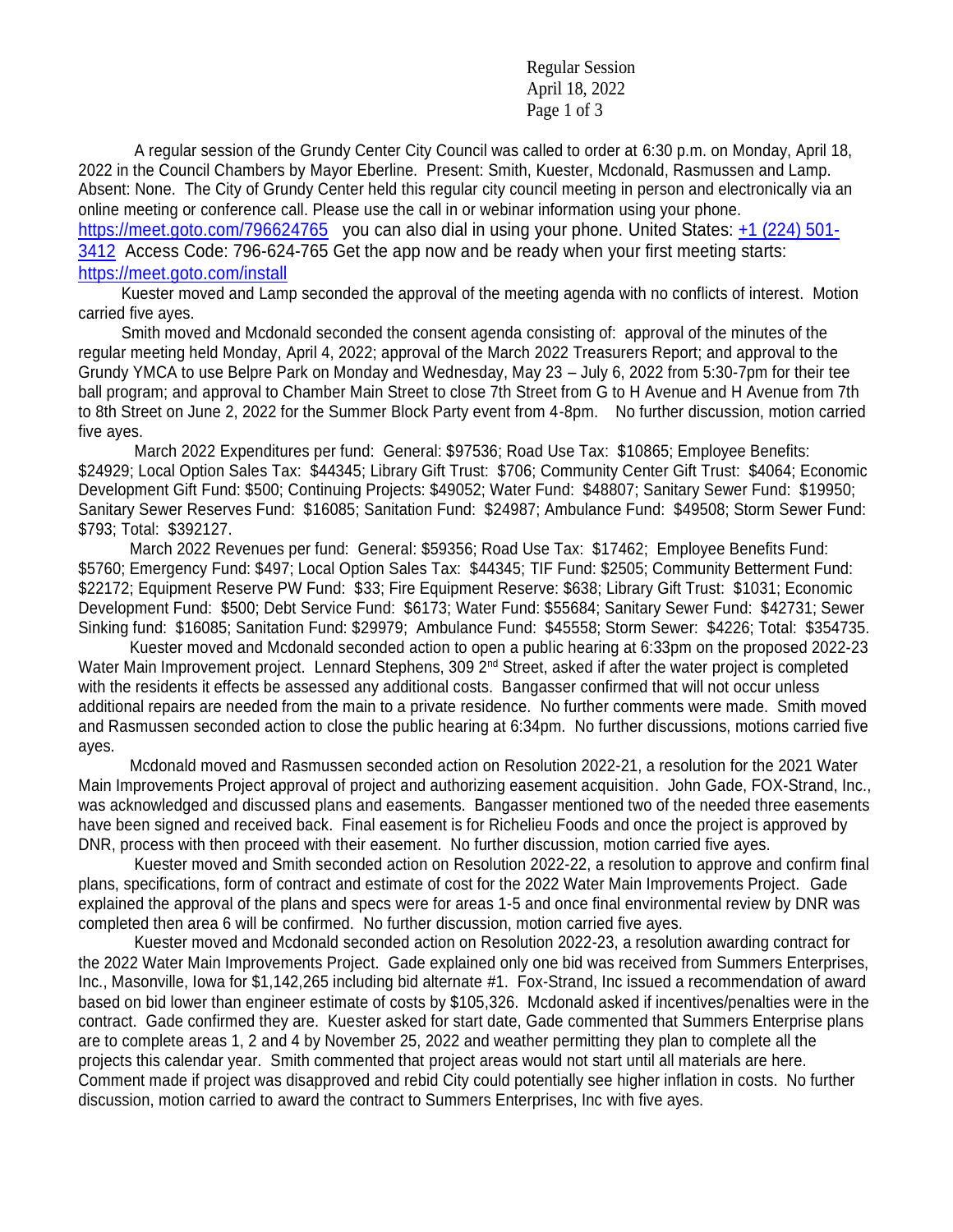## Regular Session April 18, 2022 Page 2 of 3

Rasmussen moved and Mcdonald seconded action to open a public hearing at 6:46pm for FY2022 city budget amendments. No public comments. Smith moved and Lamp seconded action to close the public hearing at 6:47pm. No further discussion, motion carried five ayes.

Mcdonald moved and Rasmussen seconded action on Resolution 2022-24, a resolution to approve the FY2022 City budget amendments. No further discussion, motion carried five ayes.

Smith moved and Mcdonald seconded action on Resolution 2022-25, a resolution to approve the hire of Jessica Bradley for full time police officer to and set her wage. Chief Waugh introduced Bradley. No further discussion, motion carried five ayes. Chief Waugh then swore in Jessica Bradley.

Rasmussen moved and Lamp seconded action on Resolution 2022-26, a resolution to authorize Mayor Eberline to sign a contract with Lexipol for law enforcement policy manual and training services. Chief Waugh explained this is same company that Grundy County Sheriff offices used to update policy manual and training services. Cost of the agreement is \$655.81 for May & June 2022, then fiscal year 2023 cost will be \$3,934.90 annually. No further discussion, motion carried five ayes.

Smith moved and Rasmussen seconded action on Resolution 2022-27, a resolution to award a BIG Grant to Natalie Kracht, owner of Natural Grind, 721 G Avenue, for window replacement project for \$5729. Lamp questioned the approval for windows in upper story apartment. No further discussion, motion carried fived ayes.

Smith moved and Kuester seconded action on Resolution 2022-28, a resolution to award a BIG Grant to Matt & Tara Bockes, The Lovely Castle Co., 703 G Avenue first floor renovations. Rasmussen moved and Smith seconded action to amend the motion to increase the award amount to \$17,500. Smith moved and Kuester seconded action to approve the original motion with the amount of \$17,500. No further discussions, all motions carried five ayes.

Rasmussen moved and Kuester seconded action on Resolution 2022-29, a resolution to award a BIG Grant to Stephanie Larson, 620 G Avenue, for a roof replacement for \$17,500. No further discussions, motion carried five ayes.

Smith moved and Kuester seconded action on Resolution 2022-30 a resolution to not award a BIG Grant to Stephanie Larson, 620 G Avenue, for door and window replacements to south side of building. Kuester commented this application is not completed correctly. Smith commented that the BIG Grant policy states only one award per fiscal year per property address. No further discussion, motion carried five ayes to not award.

Kuester moved and Rasmussen seconded action on Resolution 2022-31, a resolution to award a BIG Grant to Tyson Albright, TC, LLC, 617-619 G Avenue, for a roof replacement for \$18,800. Kuester commented that building owner wants to move quickly on this as an apartment is being damaged by leaking roof. No further discussion, motion carried five ayes.

Mayor Eberline opened the discussion on the Sports Complex lease agreement with the Grundy Center Community School District and possible action taken. Eberline commented that corrected agreement was received from City Attorney and forwarded to School District. Smith and Kuester commented that the term is too long. Smith moved and Rasmussen seconded action to amend the agreement term to two years. No further discussion, motion carried five ayes.

Mayor Eberline opened the discussion on the Park Board & Recreation Commission ordinance changes. Update from City Attorney was discussed about the length of term for the seats. City Attorney working on this. No formal action taken.

Mayor Eberline opened the discussion on additional semi parking location request and Butler Avenue name change request. Chief Waugh present Council with image of the City rock yard property. This is potentially the only City owned property that may be large enough for a semi to turn around. Bangasser stressed if rock yard is used it should be for overflow only and not as first choice. Public Works does need access to the space in the rock yard for upcoming water main project materials and supplies for street repairs. More discussions in the future on this, no formal action taken. Mayor Eberline then mentioned the request to change the name of Butler Avenue. Becky Bonnett and Dennis Sealman, current property owners present were against the name change. No further discussion, no formal action taken.

Mayor Eberline opened the public forum at 7:37 pm. Dennis Sealman, 1402 6<sup>th</sup> Street, commented on whole in  $6<sup>th</sup>$  Street where gas company removed service for a property and have yet to repair the street with patch and/or rock. Robert Nazario, candidate running for Iowa House, introduced himself and spoke on campaign issues. No further comments, public forum closed at 7:48pm.